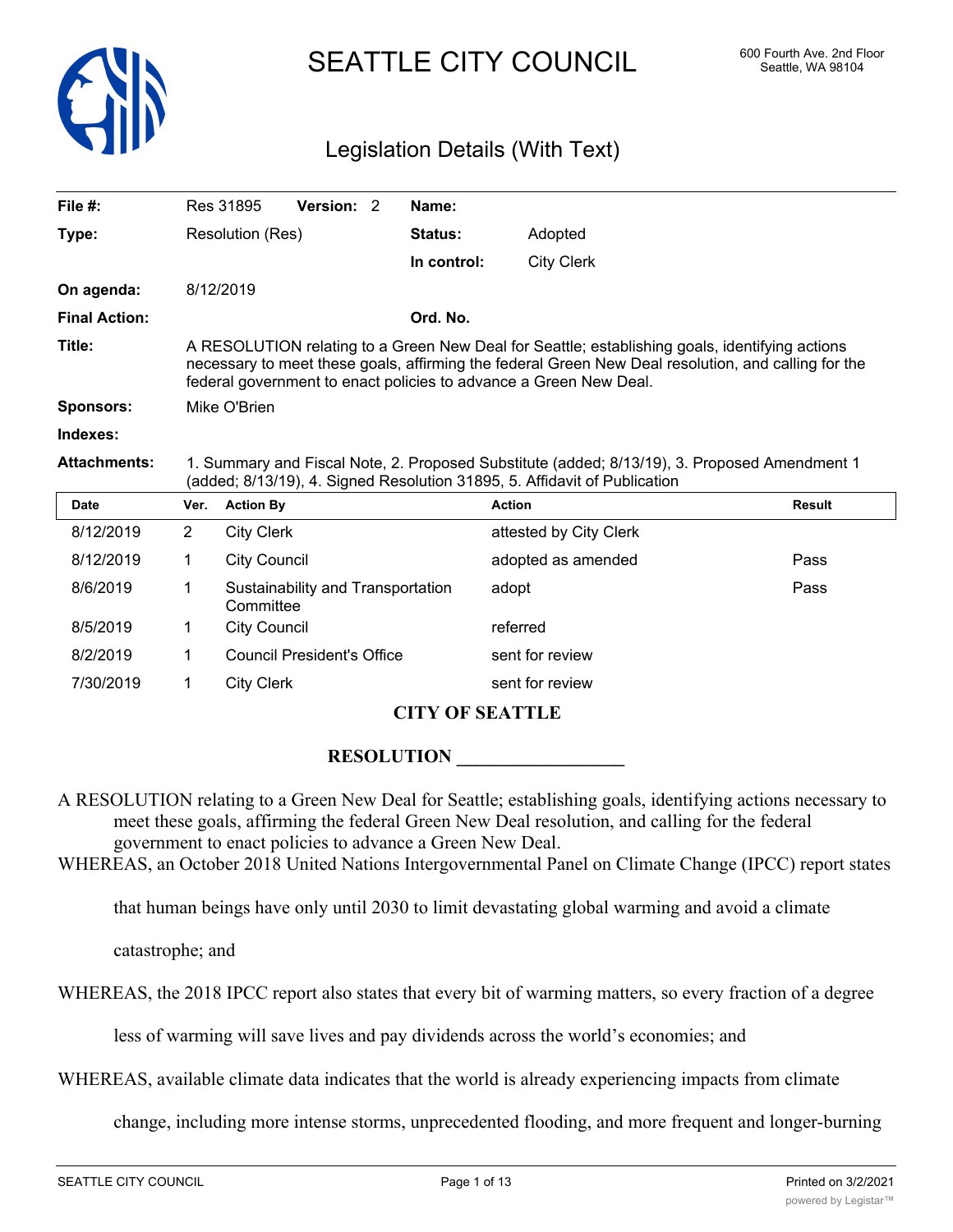wildfires; and

- WHEREAS, an inadequate response to climate change will increase the risk of economic and environmental disruptions, such as more severe storms, longer and hotter heat waves, worsening flood and drought cycles, growing invasive species and insect problems, accelerated species extinction rates, rising sea levels, increased wildfires, and an increase in environmental migration; and
- WHEREAS, in 2001, the Seattle City Council ("Council") adopted, with the Mayor concurring, Resolution 30316, supporting efforts to curb global warming, adopting greenhouse gas (GHG) emission reduction goals for Seattle, and committing to ongoing efforts to achieve these goals; and
- WHEREAS, in 2006, the Office of Sustainability and Environment (OSE) issued the first Seattle Climate Action Plan, which included a suite of actions to reduce GHG emissions; and
- WHEREAS, in 2009 The City of Seattle ("City") established the Race and Social Justice Initiative through Resolution 31164, affirming the City's race and social justice work and directing City departments to use available tools to assist in the elimination of racial and social disparities across key indicators of success, including health, education, criminal justice, the environment, employment and the economy, and to promote equity within the City workplace and in the delivery of City services; and
- WHEREAS, in October 2011, the Council adopted, with the Mayor concurring, Resolution 31312, adopting new climate protection and adaptation goals for Seattle and directing OSE to initiate an update of the Seattle Climate Action Plan; and
- WHEREAS, in June 2013, the Council adopted, with the Mayor concurring, Resolution 31447 adopting the Seattle Climate Action Plan, recognizing the increasing threat of global warming and identified actions to achieve City climate goals and other City goals, including transportation choices, building energy efficiency, solid waste reduction, urban forest protection, sustainable economic development, and clean air; and

WHEREAS, in 2015, the City launched the Equity and Environment Initiative with the goal of ensuring that all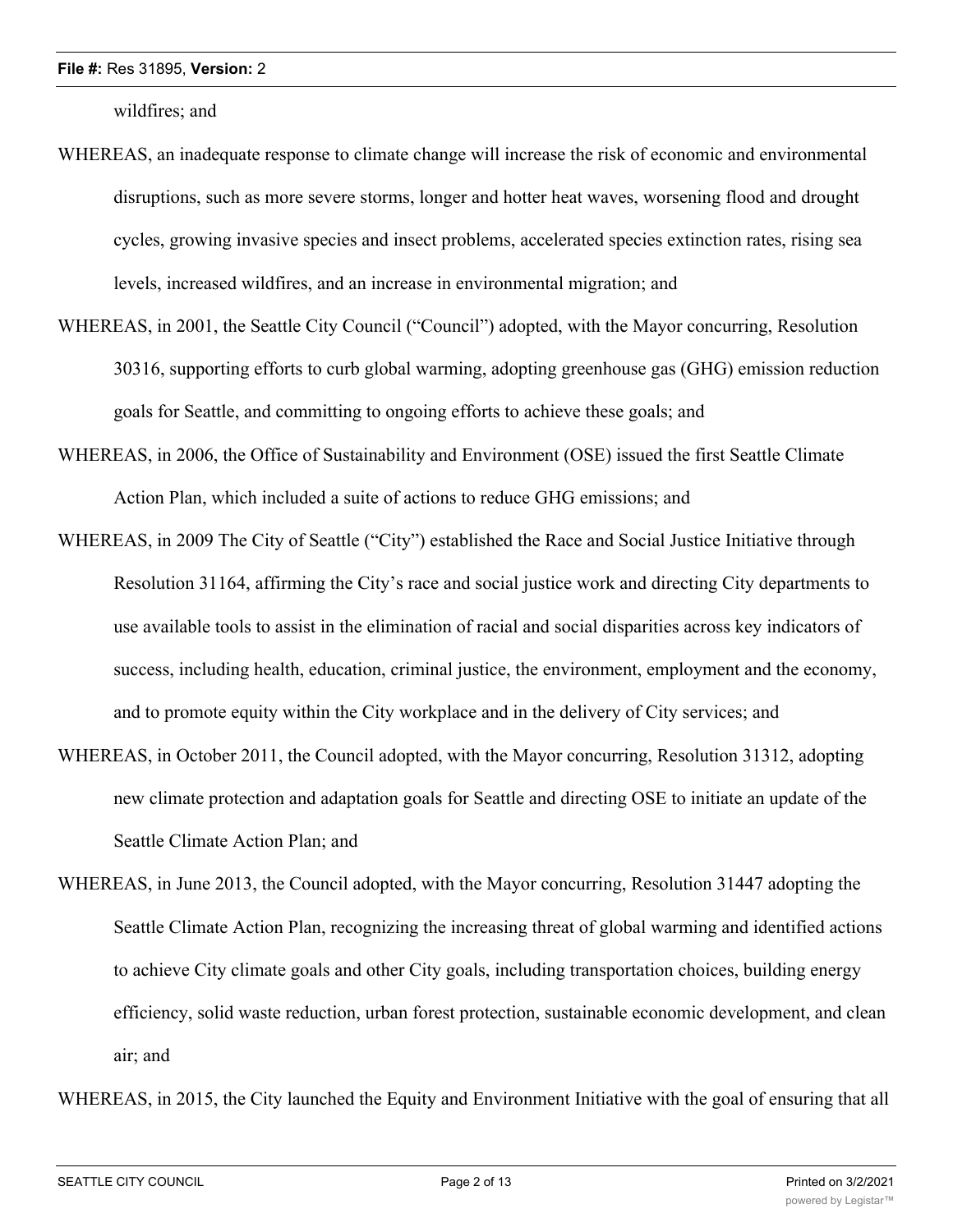people and communities benefit from Seattle's environmental progress; communities most affected by environmental injustice are engaged in setting environmental priorities, designing strategies, and tracking progress; and people of color, immigrants, refugees, people with low incomes, and individuals with limited-English proficiency have opportunities to be part of and leaders in the environmental movement; and

- WHEREAS, in February 2015, the Council adopted, with the Mayor concurring, Resolution 31567 affirming the City's commitment to transparency, equity, and community engagement in the process mandated by the United States Environmental Protection Agency for clean-up of the Duwamish River Superfund site, and setting up an interdepartmental team to continue identifying ongoing projects that serve residential, tribal and fishing communities in the Duwamish River Valley, coordinate outreach efforts, and consider further actions to protect the health of Duwamish River Valley communities; and
- WHEREAS, in August 2016, the Council adopted, with the Mayor concurring, Resolution 31681 to advance the efforts of the Equity & Environment Agenda, adopting goals for all environmental and sustainability work in Seattle that prioritize communities of color, immigrants, refugees, people with low-incomes, youth, and limited-English proficiency individuals; and
- WHEREAS, in October 2016, the Council adopted, with the Mayor concurring, Resolution 31712, endorsing community principles for green jobs, defining a green job as one that preserves or enhances environmental health as well as the economic and social well-being of people and communities, centers on communities most negatively impacted by climate change, and pays a living wage while providing career pathways; and
- WHEREAS, in June 2017, the Council adopted, with the Mayor concurring, Resolution 31757, affirming the City's commitment to meet or exceed goals established in the Paris Agreement; and
- WHEREAS, the City's 2018 Climate Action Strategy identifies the actions necessary for Seattle to contribute to limiting global warming to 1.5 degrees Celsius; and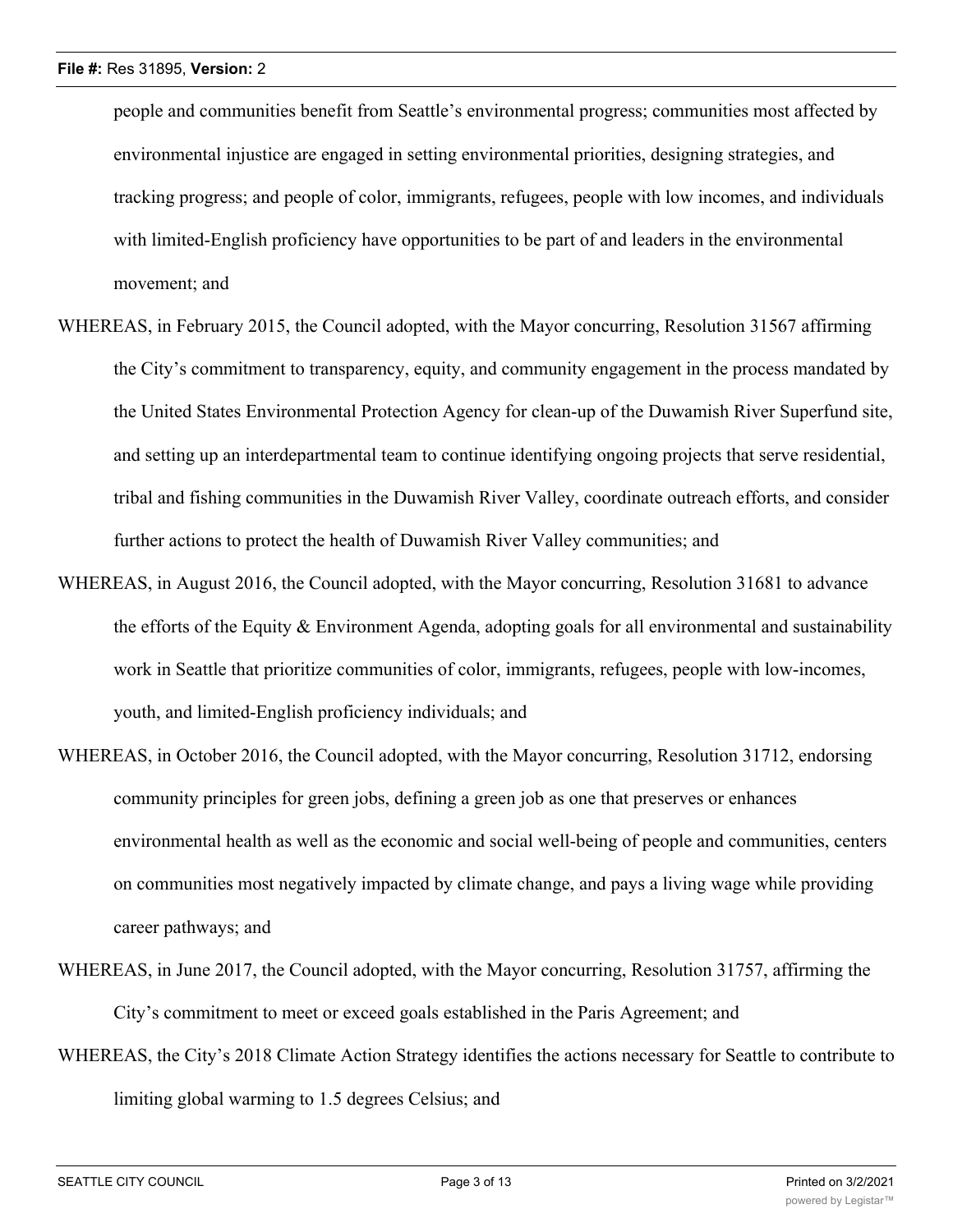- WHEREAS, the 2016 Greenhouse Gas Inventory, published in February 2019, found that total greenhouse gas emissions in Seattle rose by one percent between 2014 and 2016, and that in order to achieve the goals of the Climate Action Plan, Seattle's emissions reductions rate needs to increase by a factor of seven; and
- WHEREAS, the 2013 Duwamish Valley Cumulative Health Impacts Analysis (CHIA) found that communities of color, immigrants, refugees, people with low incomes, and limited English-proficient individuals tend to live, work, play, and learn in specific geographic areas in Seattle, and communities in these geographic areas are impacted by socio-economic and environmental challenges, including the impacts of air pollution, industrial polluters, major roadways, food hardship, and food deserts and that residents in these geographic areas have a 48 percent higher asthma risk than the rest of the city; and
- WHEREAS, the 2013 Duwamish Valley CHIA also found that residents of South Park and Georgetown have an expected lifespan that is eight years shorter than the average Seattle resident and 13 years shorter than the wealthiest neighborhoods in the city and that 58 percent of the population living within one mile of the Lower Duwamish Superfund boundary are people of color; and
- WHEREAS, the New Deal demonstrated that federal government actions, such as investing in infrastructure and housing, creating employment programs, regulating financial institutions, and bolstering the labor movement, can be effective in significantly reducing poverty and income inequality; however, the New Deal's lack of focus on racial equity resulted in worsening existing racial and economic disparities, with long-term negative impacts to the economic mobility and security of communities of color, especially Black and Native communities; and
- WHEREAS, decades of *de facto* and *de jure* racial discrimination in housing, education, and employment have prevented people of color from benefitting fully from public investments and programs; and
- WHEREAS, the greatest and most harmful impacts of climate change are falling disproportionately on lowerincome communities and communities of color globally; however, these communities have contributed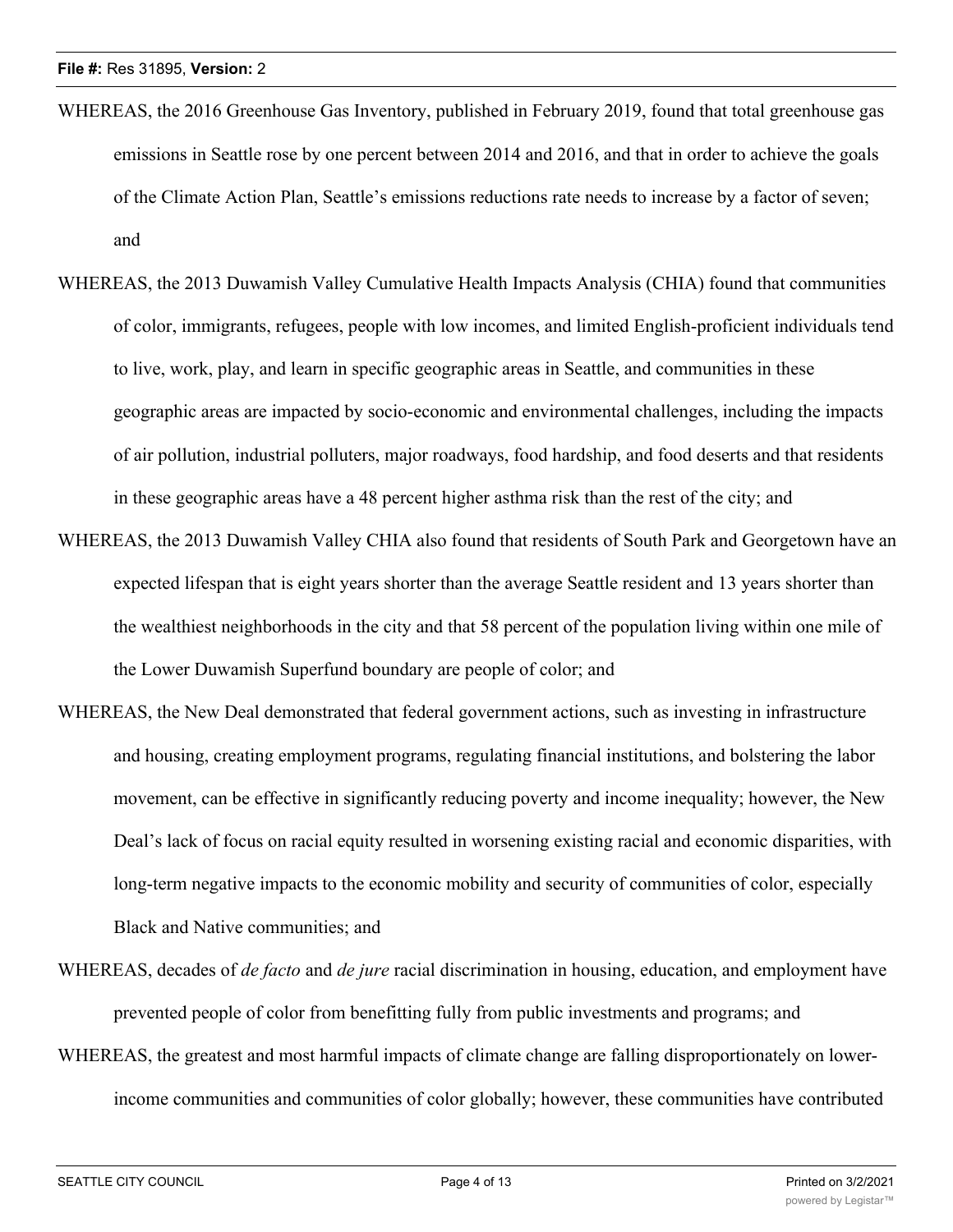the least to the cumulative global emissions that are causing climate change and are least equipped to adapt to the impacts; and

- WHEREAS, because the United States has emitted more global GHGs since the Industrial Revolution than any other nation, the United States and its cities have a moral obligation to make significant cuts to emissions and invest in building the resilience of vulnerable communities on the frontlines of climate change locally and globally; and
- WHEREAS, doing what is now necessary to adequately address the climate crisis requires a national mobilization of a scope and scale that presents a historic opportunity to address inequities caused and exacerbated by the fossil fuel economy and eliminate poverty in the United States; and
- WHEREAS, spurred by the advocacy of climate justice activists and other community organizers, New York Congressmember Alexandria Ocasio-Cortez sponsored House Resolution 109 calling for a federal Green New Deal, with 94 United States Congressmembers cosponsoring; and
- WHEREAS, the federal Green New Deal resolution directs the federal government to create a detailed mobilization plan to eliminate GHG emissions by 2030, invest in communities on the frontlines of poverty and pollution, and guarantee a good job to anyone ready; and
- WHEREAS, local governments calling for the federal government to pass a Green New Deal will help to demonstrate widespread popular support for necessary and just climate action; NOW, THEREFORE,

## **BE IT RESOLVED BY THE CITY COUNCIL OF THE CITY OF SEATTLE THAT:**

Section 1. The City of Seattle ("City") supports policies that promote strong families and communities, including paid family and sick leave, affordable child care, universal health care, and high-quality, free educational opportunities for all as laid out by the federal Green New Deal resolution and urges the United States Congress to pass the Green New Deal.

Section 2. The City recognizes that, while it has made some progress towards reducing its dependence on fossil fuels, that progress is insufficient to make the necessary changes to shift Seattle's economy to be more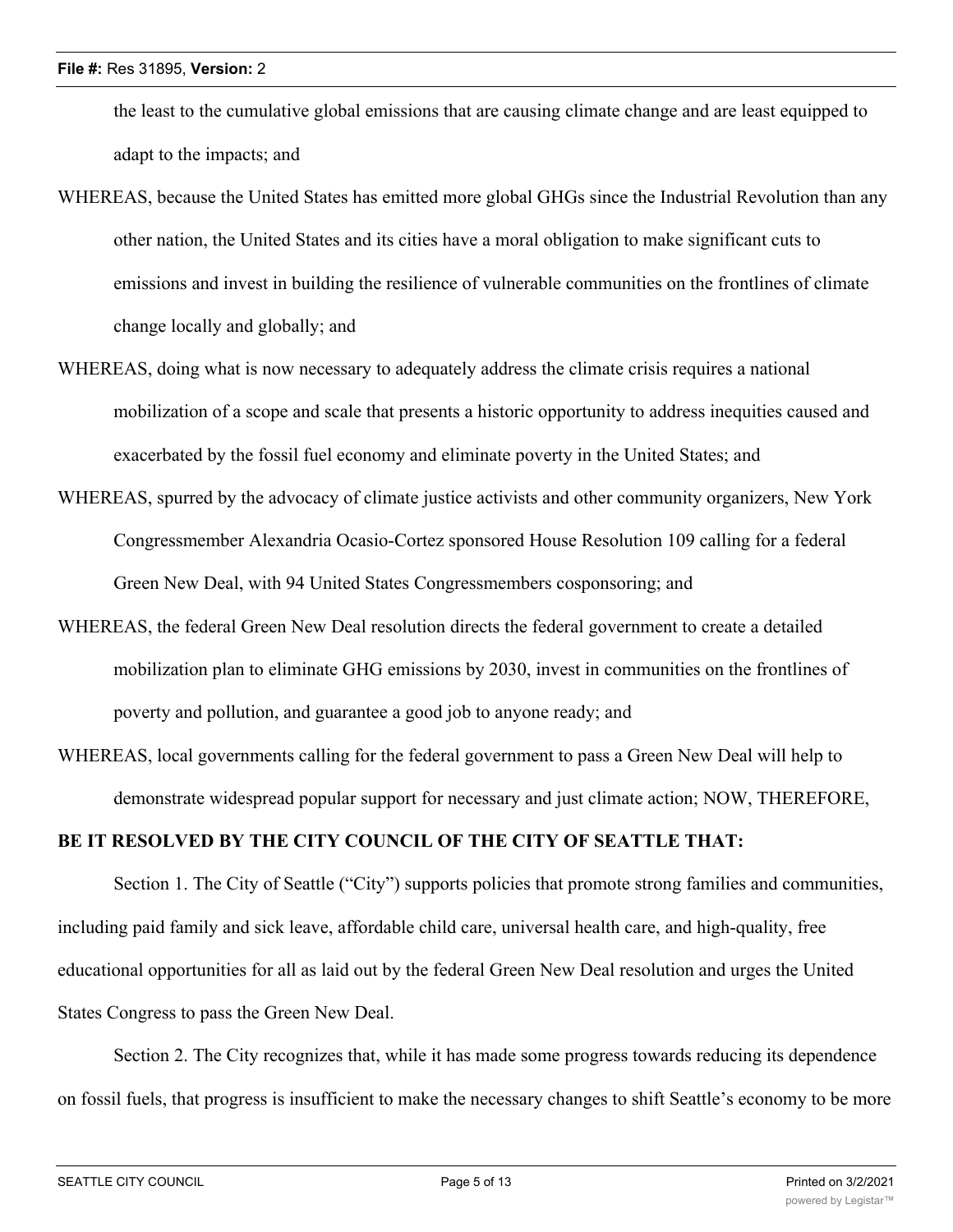equitable and ecologically sustainable.

Section 3. The City envisions a future where Seattle residents can live healthy, prosperous lives, free of toxic chemicals and fossil fuels, and the social and ecological well-being of all people is prioritized over the profit of private corporations.

Section 4. To achieve this vision, the City commits to creating a Green New Deal for Seattle, with the following goals:

A. Make Seattle free of climate pollutants, meaning those that cause shifts in climate patterns, including carbon dioxide, black carbon, methane, nitrogen oxides, and fluorinated gases, by 2030;

B. Prioritize investment in communities historically most harmed by economic, racial, and environmental injustice;

C. Advance an equitable transition from an economy based on extraction and exploitation to one based on regeneration and cooperation, ensuring that those with the least amount of power and wealth are positioned to lead during this transition and are not left behind; and

D. Create stable, well-paying jobs that prioritize local hire and are protected by Project Labor Agreements and Labor Harmony Agreements to ensure high-quality work and fair treatment of workers.

Section 5. Given current and historic oppression that has resulted in specific communities bearing the greatest environmental, racial, and economic inequities, the City is committed to centering the following frontline communities in further work around a Green New Deal for Seattle: Black, Indigenous, and other people of color, immigrants and refugees, low and no income people, houseless people, disabled people, LGBTQ+ people, youth, vulnerable elders, and people who work in outdoor occupations. Acknowledging the displacement and historical and current oppression of Native people, the City will explore the creation of Free, Prior, and Informed consent policies with federally recognized tribal nations.

Section 6. The City seeks to create a fund and establish dedicated progressive revenue sources for its Green New Deal, along with an associated accountability body, that will be used to make investments in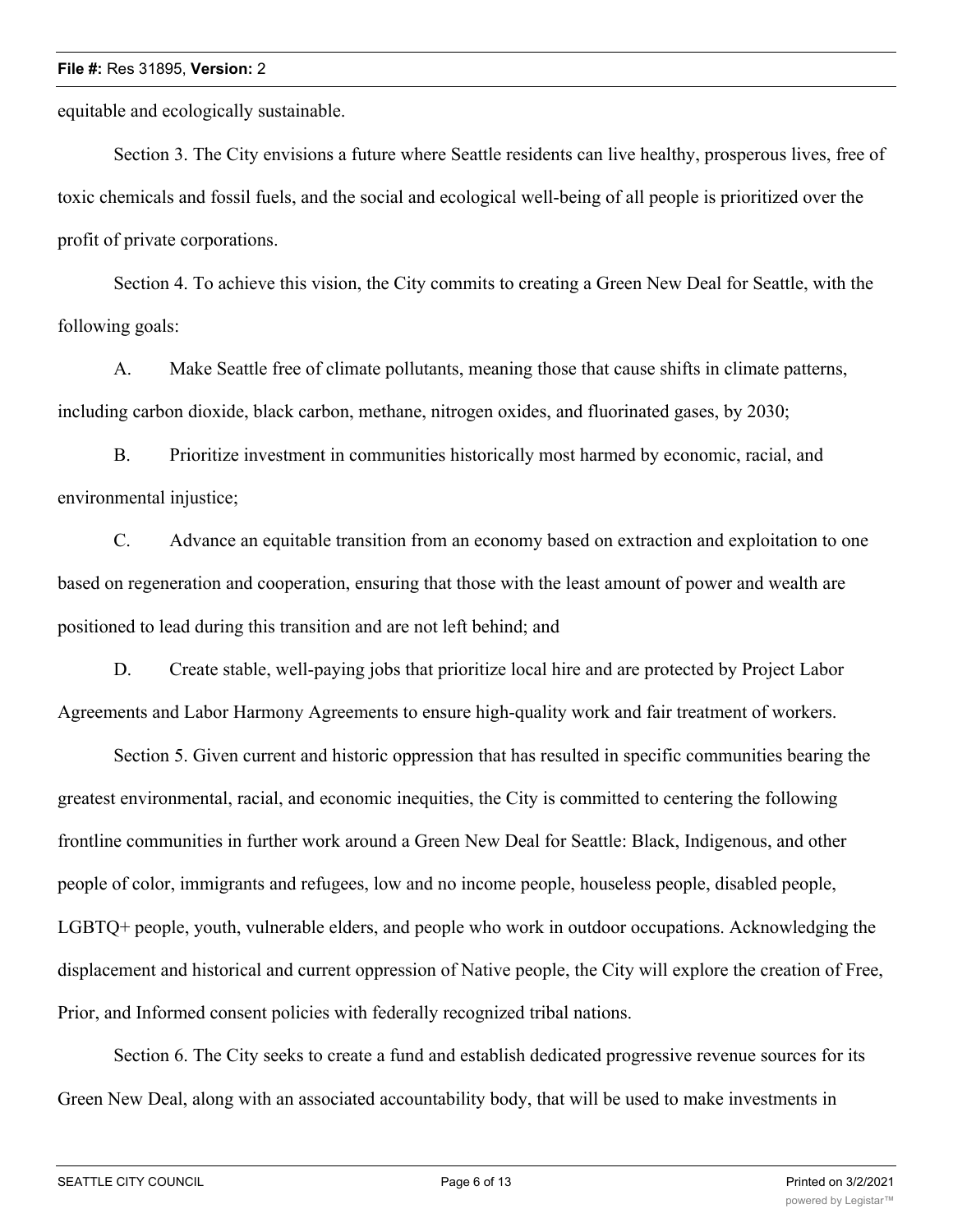communities, prioritizing those impacted the most by economic, racial, and environmental injustice, and ensuring that those most impacted are centered in policies and empowered to make decisions. While this fund will be an important resource, the City recognizes that it will also need to leverage other resources, including from the private sector, to achieve its goals and is committed to exploring how the City can partner with the private sector to advance the Green New Deal for Seattle.

Section 7. Energy for heating, cooling, and powering buildings accounted for more than one-third of Seattle's greenhouse gas emissions in 2016. The City supports efforts to limit construction of new fossil fuel infrastructure in Seattle and King County, and will continue to invest in programs and explore strategies to equitably increase building energy efficiency and decrease use of fossil fuels in homes, such as the following:

A. Encourage weatherization of existing residences, with a focus on renters;

B. Support the transition from the use of natural gas and heating oil to electricity;

C. Make renewable energy sources more affordable and develop options for community-scale, community-owned distributed generation of electricity in low-income communities;

D. Reduce the burden of utility costs for low-income households and ensure that renters are not negatively impacted by conversions to electric heating and appliances;

E. Strengthen green building standards for new construction to minimize upfront emissions while maximizing energy efficiency;

F. Support mechanical insulation which provides long-term energy efficiency, emissions reduction, cost savings, and safety benefits; and

G. Expand Seattle City Light's production of electricity using wind and solar energy for export on energy markets to ultimately replace energy produced by utilities using natural gas, coal, and other fossil fuels.

Section 8. The City recognizes the importance of expanding access to healthy, affordable, locallyproduced, and culturally relevant foods to improve community health and reduce reliance on mass-produced, highly-processed foods that contribute to climate pollution and negatively impact public health, and will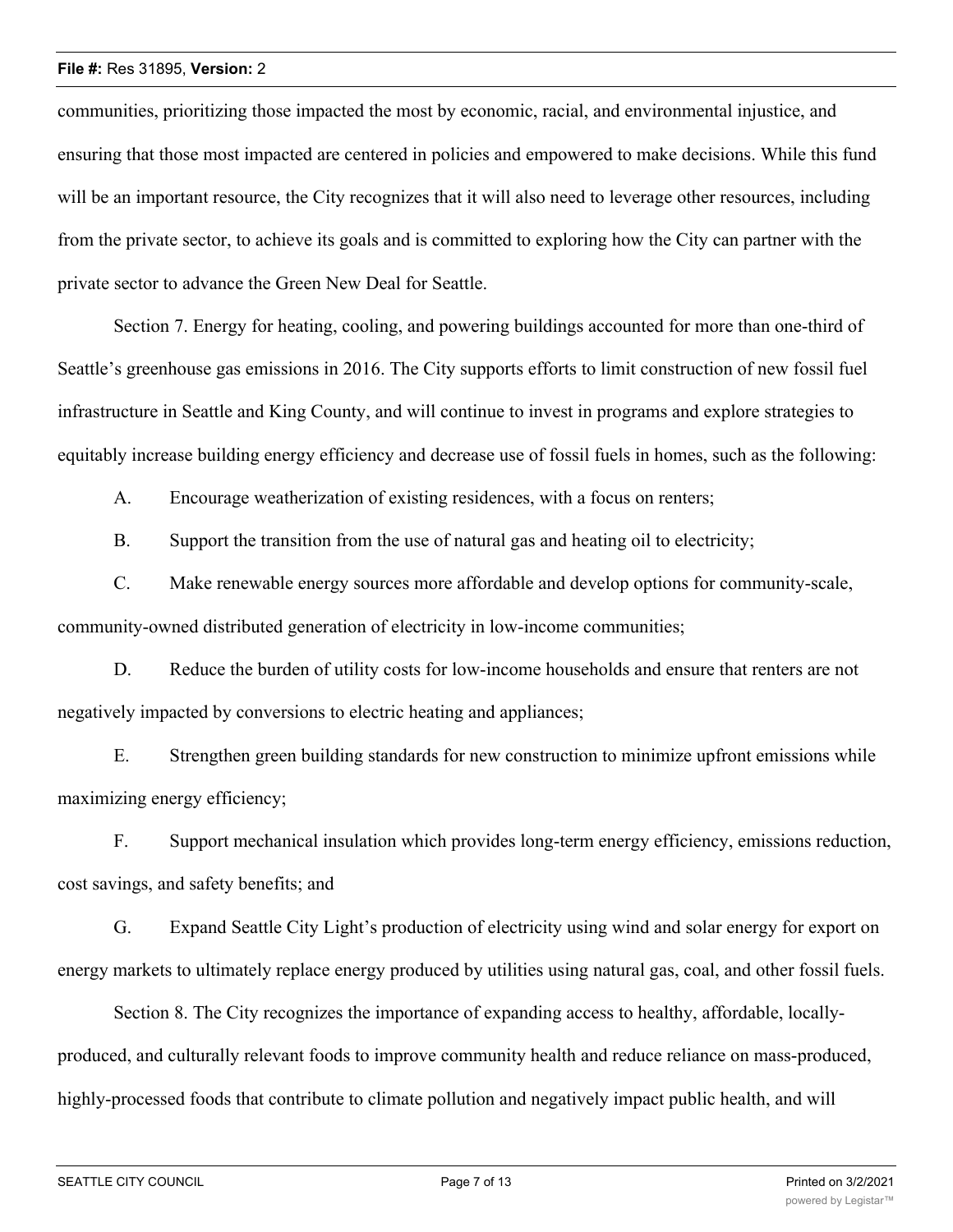continue to:

A. Promote community food production;

B. Encourage the consumption of more plant-based foods and locally-produced foods;

C. Explore potential locations on public property where urban agriculture and gardening may be possible; and

D. Invest Sweetened Beverage Tax proceeds to increase access to healthy foods for residents in the food security gap.

Section 9. Road transportation made up about 62 percent of Seattle's core emissions in 2016, with most of these emissions originating from passenger vehicles and the remainder from medium- and heavy-duty trucks. To reduce transportation-related emissions, the City commits to pursuing the following strategies:

A. Make transit free, reliable, and widely accessible;

B. Support efforts by King County Metro to convert all transit vehicles to be fully electric and explore fare-free transit by prioritizing communities for whom affordability is the greatest barrier to transit, while ensuring that service and reliability are not negatively impacted;

C. Facilitate more transit-oriented development, with at least 25 percent of all such development affordable to those at 30 to 60 percent of area median income;

D. Create a comprehensive system of dedicated bus lanes and bike lanes across the entire city;

E. Prioritize use of the public right-of-way for moving people and goods, not for moving singleoccupancy vehicles, and conduct all transportation planning and construction accordingly;

F. Pilot new electric vehicle and transportation projects in communities with the greatest need for transportation options;

G. Expand transportation options, including connected infrastructure for biking, walking and rolling, to provide viable alternatives to driving;

H. Create a citywide goal of 100 percent electric vehicles for ride share, carshare, and freight by no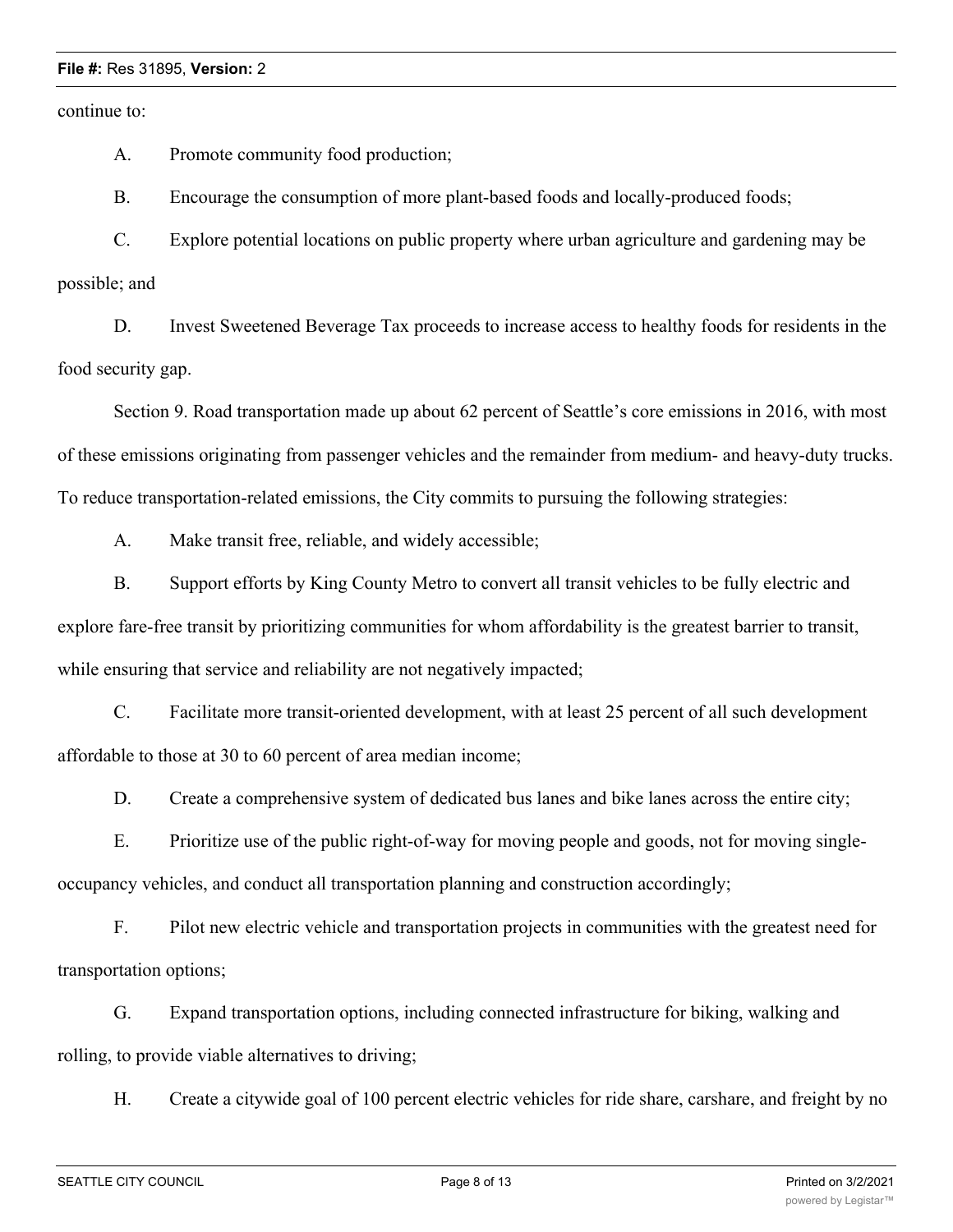later than 2025 and develop a plan for achieving this goal;

I. Implement a congestion pricing plan only if it is equitable and creates revenue to support transit expansion to benefit low-income, historically marginalized, and transit-disconnected communities first and foremost; and

J. Encourage City departments and businesses in Seattle to allow employees to telecommute.

Section 10. The City commits to continue implementing comprehensive strategies to mitigate development impacts and prevent displacement of vulnerable communities. In addition to the anti-displacement initiatives identified in Section 2 of Resolution 31870, which the Council adopted concurrently with Ordinance 125791, implementing the mandatory housing affordability program citywide, the City will pursue the following strategies:

A. Encourage the creation of more housing, particularly affordable housing, locating this housing near transit hubs, green space, and neighborhood amenities to reduce dependence on private vehicles;

B. Explore anti-displacement strategies and alternative housing models, such as community-owned cooperative housing, community land ownership, and community land conservation that will allow communities to grow and prosper within Seattle, particularly on City-owned land not currently used for housing that could be repurposed to address the housing crisis;

C. Continue to increase housing density as a means to meet both current unmet demand for affordable housing and projected future population growth;

E. Require that landlords who participate in City weatherization programs limit rent increases for ten years to ensure that low-income renters are able to remain in place and receive the benefits of weatherization;

F. Prioritize low-income housing, especially for people earning 30 percent or less than area median income;

G. Coordinate the City's approach to measuring displacement and risk of displacement to advance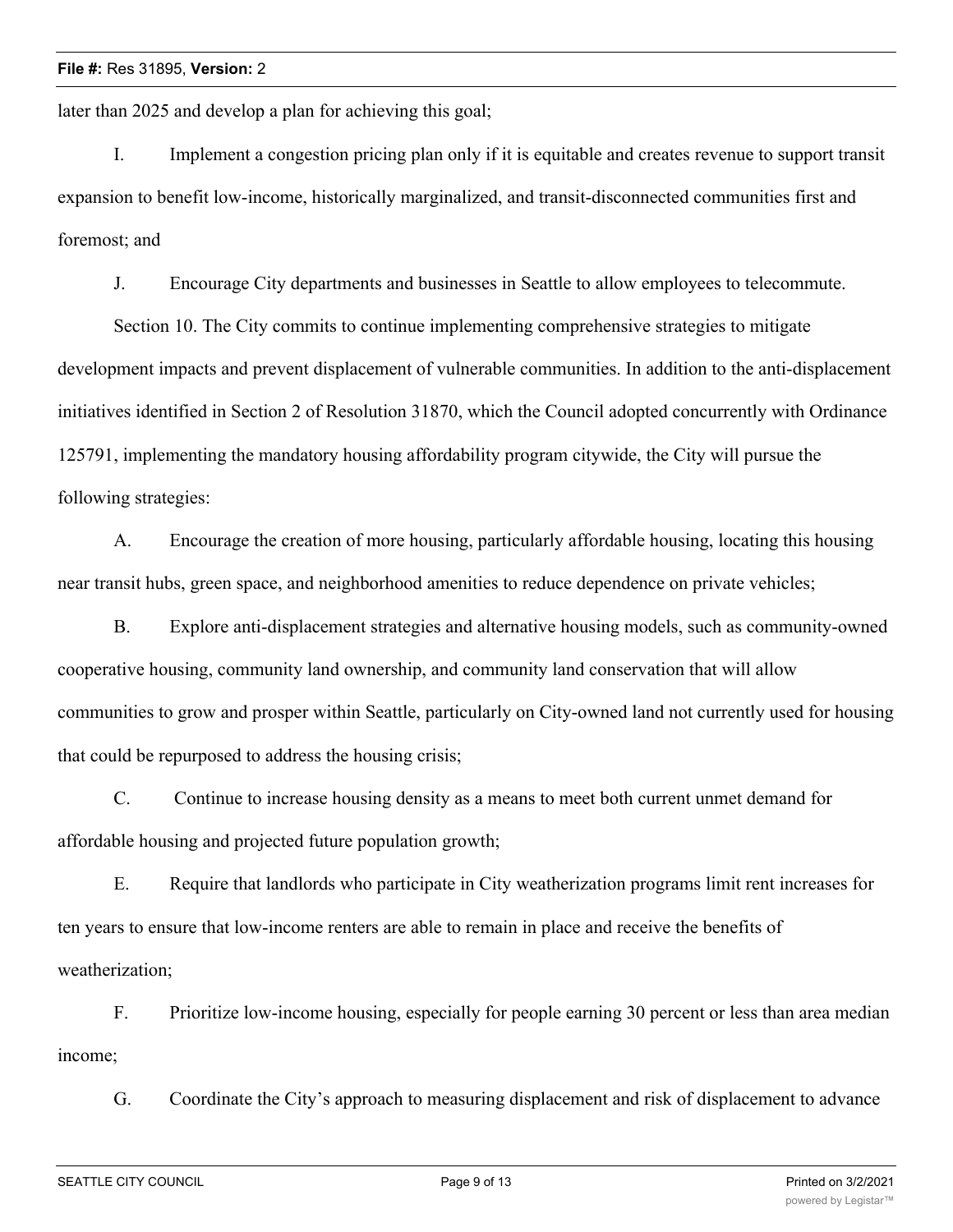anti-displacement efforts, and publish this data on the City's website in a clear and easily-accessible location;

H. Remove financial barriers and increase outreach regarding accessory dwelling units (ADUs) for low-income homeowners seeking to build an ADU on their property;

I. Provide support and capacity building to ensure that residents of neighborhoods currently experiencing displacement or at high risk of displacement can engage in conversations with developers regarding proposed projects in their neighborhoods; and

J. Develop a centralized hub of information and expand outreach to people at risk of displacement;

K. Collaborate with other public sector partners to massively expand the development and preservation of affordable housing; and

L. Work with other cities, counties, and statewide organizations to advocate for changes to state law to provide more tools for local control to stabilize rents.

Section 11. A green economy offers opportunities to transition away from an economy based on extractive industries that degrade the environment and accelerate global warming to a climate pollution-free, resource-efficient economy. Green jobs, as defined by Resolution 31712, can act as a catalyst for the transition to a green economy. To accelerate this transition, the City commits to the following:

A. Providing ongoing investment in a Green Pathways fellowship program that provides career development opportunities for young leaders of color and increases organizational capacity at communitybased organizations committed to environmental restoration and justice, using it as a model for expansion to all industry sectors, including City government;

B. Expanding renewable energy jobs and investing in job training programs that equip all workers with the necessary skills to thrive in the green economy and ensure a just transition for workers whose jobs currently depend on the fossil fuel industry (e.g., retraining mechanics to service electric vehicles) and prepare new workers to support the transition to a renewable energy economy;

C. Identifying strategies to establish limits on emissions for businesses, especially industrial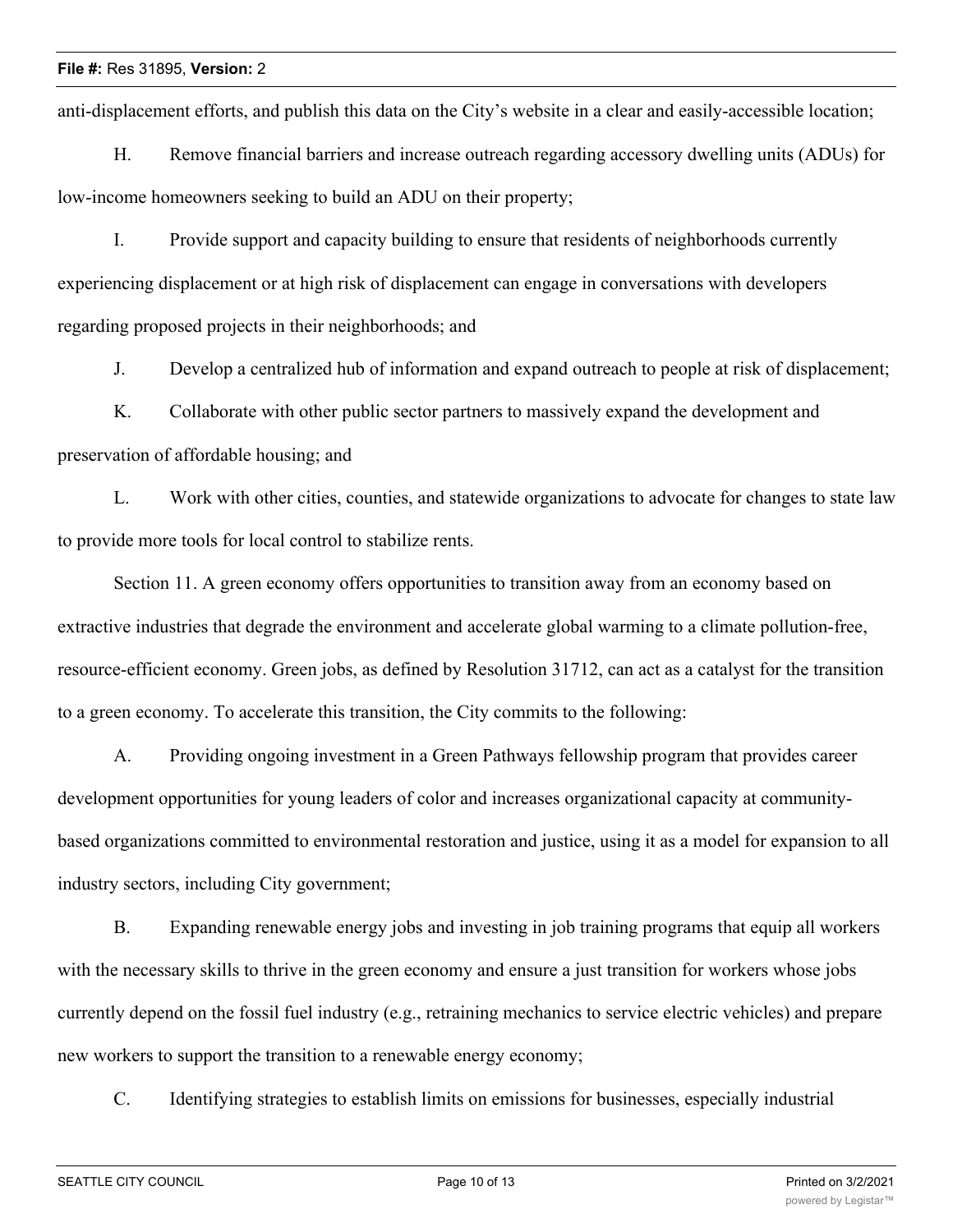businesses, and facilitate a just transition plan for both employers and their workers;

D. Supporting the work of labor unions to protect workers' rights and efforts by workers to unionize; and

E. Strengthening worker protection laws so all workers can benefit, ensuring that all workers are able to make a living wage, and that anyone willing to work is able to find a job.

Section 12. As incinerators and landfills contribute to emissions and poor air quality, have negative environmental and health impacts, and are disproportionately located in or near low-income communities and communities of color, the City commits to continue developing strategies to reduce and eliminate waste, such as reducing the prevalence of single-use plastics.

Section 13. As the global climate warms, Seattle faces potential risks associated with changes to the climate over time and from increases in the frequency, timing, and severity of extreme weather events that could have significant costs. The City is committed to protecting the health of all its residents, especially those most vulnerable to these changes, and supporting strong, resilient communities. Anticipating these impacts, the City commits to investing in climate preparedness and emergency management, and ensuring that communities likely to be most impacted are actively engaged in and positioned to lead in these preparations. These strategies may include:

A. Requiring climate impact planning in all infrastructure projects during project design, construction, and long-term maintenance;

B. Requiring any proposed infrastructure projects that use City funding to provide an estimate of the upstream and downstream greenhouse gas emissions associated with the projects;

C. Investing in protection and restoration of natural ecosystems that provide vital barriers against extreme weather events;

D. Creating more green spaces and preserving and adapting existing green spaces to make communities more resilient to floods and extreme heat;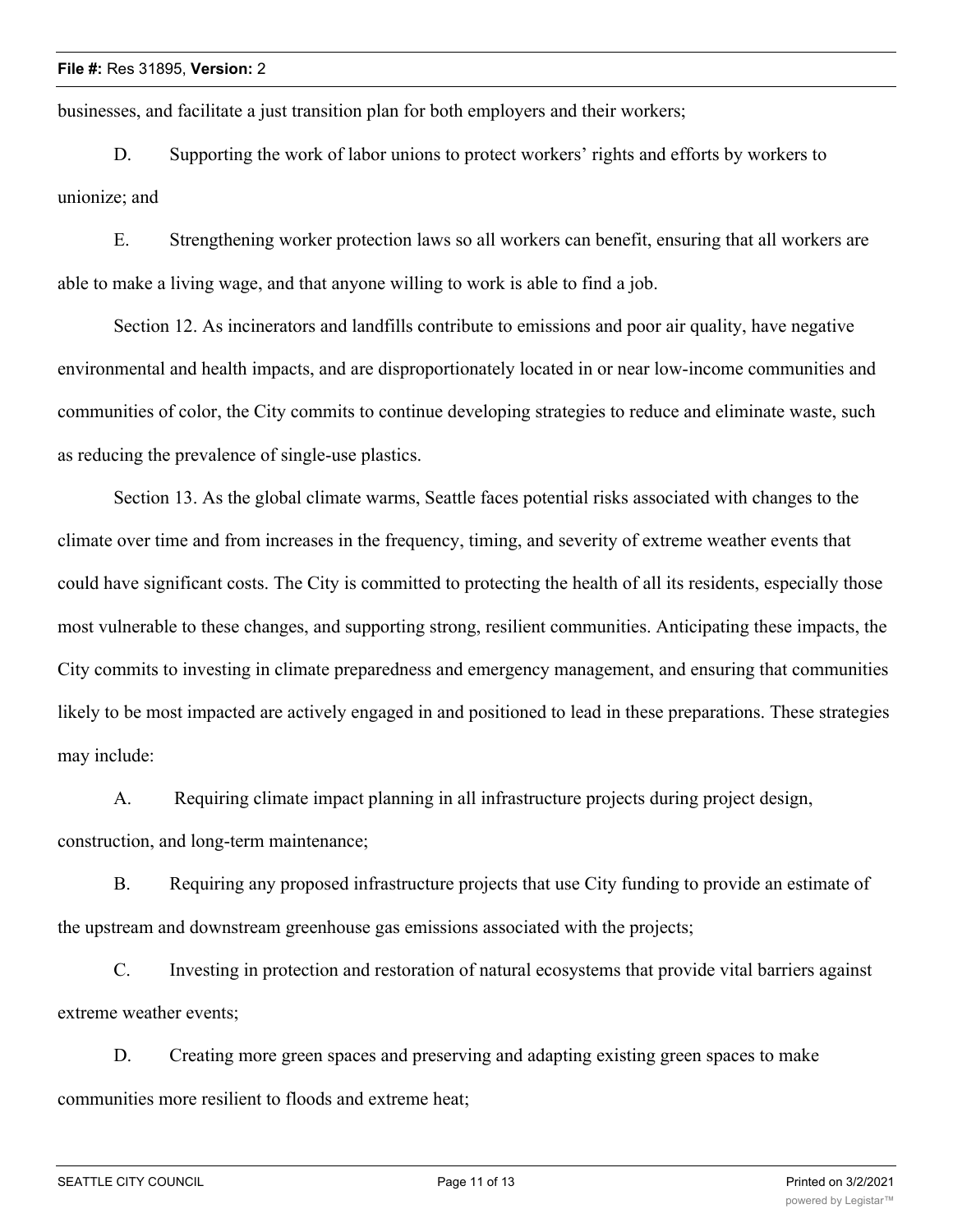E. Promoting infrastructure projects that adapt to sea-level rise to help the City prepare for encroachment by the sea;

F. Fortifying brownfields and other contaminated sites against extreme weather and expediting cleanup of such sites so that they can be used by communities for productive purposes;

G. Supporting investments in drinking and wastewater systems to ensure that these critical infrastructures continue to protect public health;

H. Continuing to invest in electrical grid modernization to increase efficiency and reliability;

I. Providing heat shelters and home air filters for vulnerable populations to protect themselves from more extreme heat and poor air quality days as average summer temperatures and wildfires increase; and

J. Encouraging preservation and planting of trees citywide to increase the city's tree canopy cover, prioritizing historically low-canopy and low-income neighborhoods while working closely with communities to protect against eco-gentrification.

Section 14. The City has been an active participant in the U.S. Environmental Protection Agency-led cleanup and source control efforts along the Duwamish River Superfund site. The City continues to be committed to letting the affected communities lead on planning efforts and developing strategies, such as a job training program, where Duwamish Valley residents can directly engage with cleanup and remediation efforts.

Section 15. The City commits to developing a strategy, such as Green Zones, to prioritize public investments in neighborhoods that have historically been underinvested and disproportionately burdened by environmental hazards and other injustices. Such investments may include, but are not limited to, infrastructure, housing, job training, transit, and education.

| Adopted by the City Council the                           | day of |        | $, 2019,$ and signed by |
|-----------------------------------------------------------|--------|--------|-------------------------|
| me in open session in authentication of its adoption this |        | day of | 2019.                   |